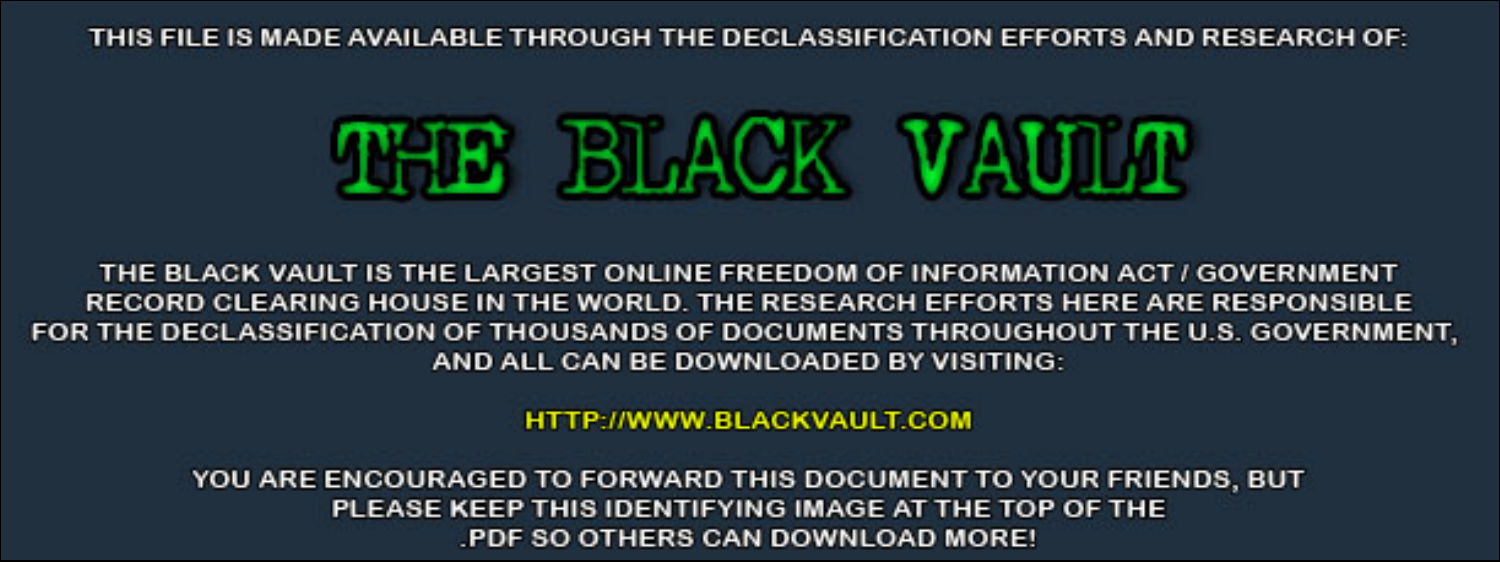# -CO 02 5'3 11 0  $\frac{1}{20025311}$

**UNCLASSIFIED** 



.. .

## SCIENCE AND TECHNOLOGY: ORIGINS OF A DIRECTORATE

#### Donald **E.** 1Velzenbach

Although the Directorate of Science and Technology was not formally established until 5 August 1963, recommendations for its creation were made almost nine years earlier, and the Directorate of Research had **been** created in February 1962. The suggestion that a science and technology entity was needed arose from a little-known, yet highly influential effort called the Technological Capabilities Panel (TCP), authorized by President Dwight **D.** Eisenhower in July 1954. The directorate's eventual formation came **as** a result of pressure brought to bear by another entity, the President's Foreign Intelligence Advisory Board (PFIAB). which traces its origins to this same 1954 **period.** And it was the same two men in the TCP and the PFIAB who wanted such a directorate: Massachusetts Institute of Technology (MIT) President James R. Killian, Jr., and Polaroid Corporation President Edwin H. (Din) Land. ,

The TCP endeavor grew out of a 15 March 1953 report by the Science Advisory Committee of the Office of Defense Mobilitation **(ODM).** This panel, which included in its membership MIT's Killian and Polaroid's Land. warned newly elected President Eisenhower about US vulnerability to surprise attack. Both Land and Killian had been associated with Air Force advisory groups since World War 11. During the war, Killian, **as** asistant to MIT President Karl T. Compton, oversaw the administration of the nation's largest scientific endeavor. Radiation Laboratory (RadLab). At its peak, RadLab was substantially larger than the Manhattan Project. It brought together more than 20 percent of the nation's physicists and employed more than **4,000** persons. RadLab scientists refined a British invention known **as** radio detection and ranging, or radar, designed a 10-cm radar small enough to put aboard aircraft, developed a precision gun-laying radar, and designed a long-range navigational system known as **LORAN.** 

During President Eisenhower's first year in office he worried about this nation's vulnerability, especially in the light of the paucity of hard intelligence about Soviet capabilities and intentions. Reinforcing his concern were the predictions of several 1950 NSC and CIA estimates that recommended the United States should be prepared to wage a global war in 1954, the so-called "year of maximum danger." Foremost among the President's concerns was the size and disposition of the Soviet Union's fleet of intercontinental BIson bombers.

To many US political and military leaders, the Soviet Union in the early *1950s* appeared to be moving inexorably toward a position of parity with the United States. First, the USSR detonated an atomic device in the late summer US political and military leaders, the Soviet Union in the early<br> **H** to be moving inexorably toward a position of parity with the<br>
First, the USSR detonated an atomic device in the late summer<br> **Approved for Reingspare** 

**S&ET** 

Date

'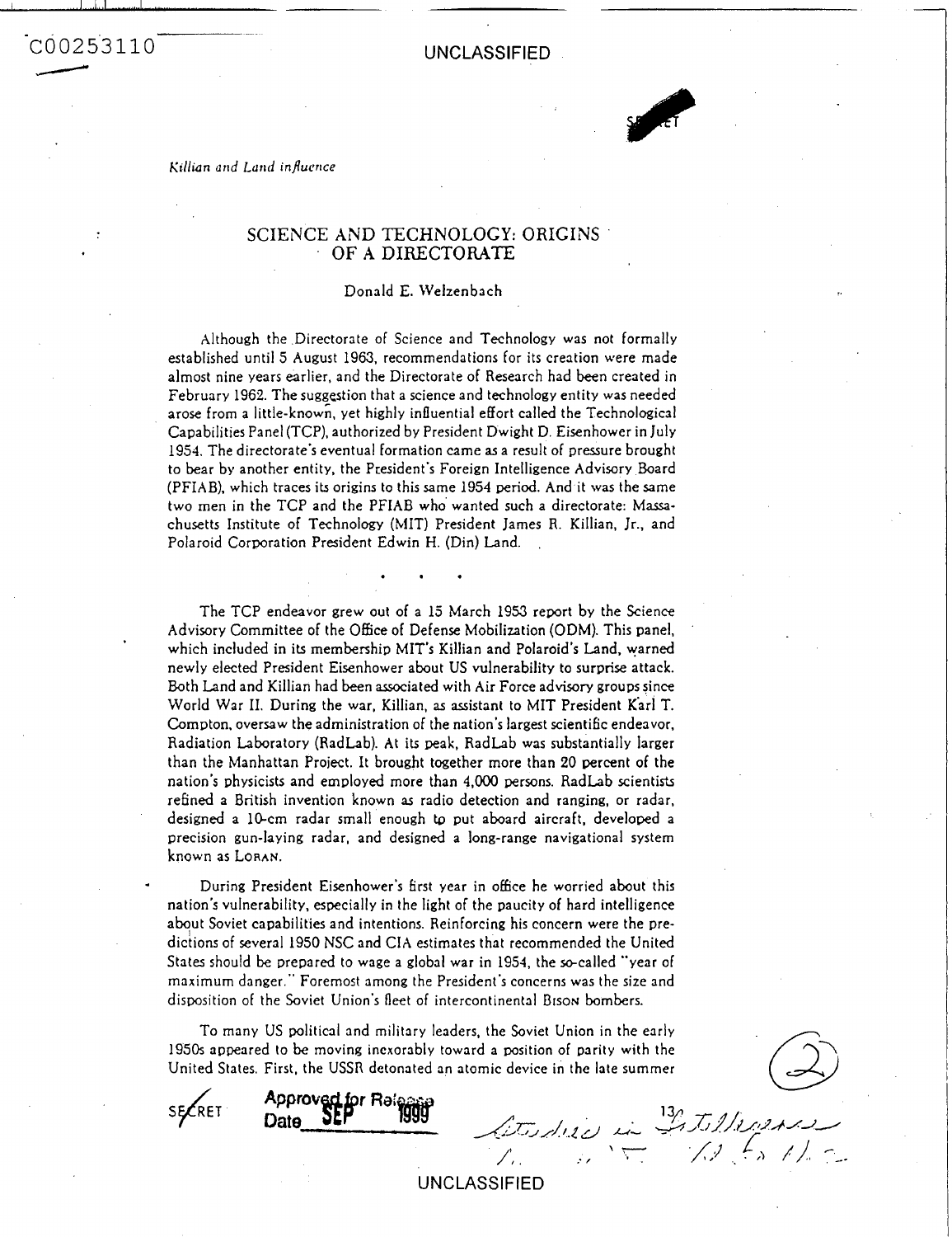COO253110

SECRET

*Origins* 

-

of 1949, nearly three years sooner than US experts predicted it could. Then, only four years later, in August 1953-a scant nine months after the United States did-the Soviet Union **also** succeeded iii detonating a hydrogen device manufactured from lithium deuteride, a more advanced technology than the heavywater method used by US scientists. Only two months before this Soviet nuclear success, an uprising in Berlin to protest the Soviet occupation was promptly crushed by Soviet troops. Even in the United Nations theSoviet blocseemed bent on causing dissension and unrest between Western Europe and the United States and between the developed and undeveloped nations.

President Eisenhower became greatly concerned with the possibility that the Soviet Union might attempt a surprise attack against the United States after a US military attache sigbted a new Soviet intercontinental bomber at Ramenskoye, south of Moscgw, in mid-1953. This was the Myecheslav-4 **BISON,** the Soviet counterpart of the US B-52 which was only then going into production. Pictures of the BISON taken at the Moscow air show in 1954 had an enormous impact on the US intelligence community. Unlike the BULL and several other Soviet postwar aircraft, the Bison was not a "derivative" of US or British designs, **but** represented a "native" Soviet designing capability which **surprised** US intelligence experts.

In early 1954, Trevor Gardner, Air Force Secretary Harold Talbott's special assistant for research and development, learned of President Eisenhower's anxiety over the possibility of surprise attack. Gardner thought the nation's scholars could be of some help in this matter and went tosee Dr. Lee DuBridge, chairman of the ODM's Science Advisory Committee **(SAC).** to urge him to have a group of **experts** meet with the President on the matter of surprise attack.' DuBridge arranged a plenary meeting of his group with the President on 27 March 1954 at which Eisenhower told the assembled scholars about the discovery of the Soviet **BISON bombers** and of his concern lest they be used in a surprise attack on the United States. Stressing the high priority he gave to reducing the risk of military **surprise,** the President challenged the scientists to advise him on this problem.

The President's challenge led **SAC** Chairman DuBridge to **ask MIT's**  Killian to convene a subcommittee of SAC members, many of whom lived and taught in the Boston area, to examine the feasibility of conducting a scientific assessment of the nation's defenses. Killian held this meeting at **MIT** on 15 April 1954. The subcommittee recommended that a task force be recruited, but stressed that it needed the expressed endorsement of the President. **If** approved, the task force would undertakestudies in three areasof national security: Project One, offensive capabilities; Project Two, continental defense; and Project Three, intelligence, with supporting studies in communications and technical manpower.

**UNCLASSIFIED** 

**14** 

. - - -.

<sup>&#</sup>x27; **Michael R. Bachlou.** *Madq.* **(New York. Hamr 6 Row) 1986. OD. 374.** 

<sup>&#</sup>x27; **DuBridgc. who headed hllf's Radbb Jurinu** World **War** It. **later became ricnce adviser to f'raident Richard M. Niion.**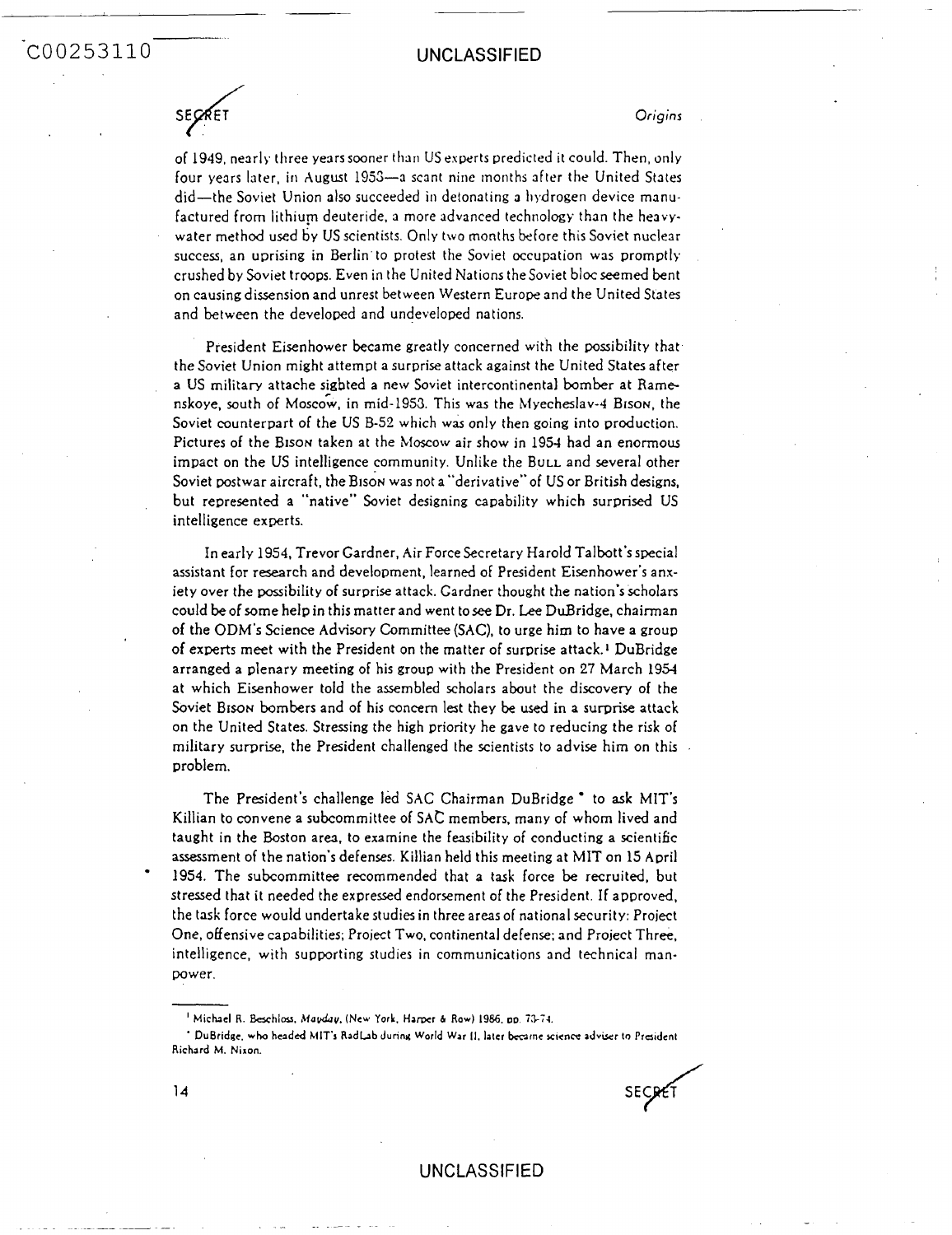## U NC LASS **IF1** ED

SECRET

-

#### *Origins*

#### "Direct **a** Study"

- -.-

On 26 July 1954, President Eisenhower authorized Killian to enlist such **3'**  panel of experts and to direct a study of the country's technological capabilities "to meet some of its current problems."<sup>2</sup> Eisenhower had a great deal of confidence in Killian. Prior to his election as President, it should be recalled. Eisenhower **was** president. of Columbia University. During his tenure there, Eisenhower came to know and respect Killian. a fellow college president who waz elected to head the prestigious **MIT** when he was only **45** Years old.

During July and August 1954, Killian organized **42** of the nation's leading scientists into the three special project areas and an additional communications working group. The various TCP groups, working under the aegis of the National Security Council, began-meeting on 13 September 1954. For the next 20 weeks, until *4* February **1955,** the members of the various panels met on 507 separate occasions for briefings, field trips, conferences, and discusions with every major unit of the US defense and intelligence establishments. They were made privy to all of the nation's defense and intelligence secrets **as** well **as** to the status of all on-going programs before they began drafting their final report.

The Project One group, charged with investigating US offensive capabilities, was headed by Marshall C. Holloway of the Los Alamos Scientific **Lab**  oratory. This 10-man panel included Ruben F. Mettler from the staff of the Assistant Secretary of Defense (R&D) who later **cofounded** Space Technology Laboratories (STL) which subsequently became a part of the TRW Corporation.

Project Two, which investigated the nation's defensive capabilities, **was**  headed by Leland J. Haworth of Brookhaven National Laboratory. This **12-man**  panel included Herbert (Pete) Scoville, Jr., then of the **Armed** Forces Special Weapons Project who later became CIA's Assistant Director for Scientific Intelligence and its first Deputy Director for Research; and Brockway McMillan, then of Bell Telephone Laboratories and later the second Director of the National Reconnaissance **Office.** 

Project Three, whose task was to investigate the nation's intelligence capabilities, **was** headed by Polaroid's Din Land. It **was** the smallest of the three groups with only six members. In addition to Land, they were: Harvard's James C. Baker, the nation's leading designer *uf* aerial lenses; Nobel physicist Edward M. Purcell; Joseph W. Kennedy of Washington University, St. Louis, a renowned chemist responsible for isolating plutonium; john **W.** Tukey of Princeton University and Bell Telephone Laboratories; and Allen Latham, Jr.. of Arthur D. Little Inc., an engineer and former treasurer of Polaroid Corporation.<sup>3</sup>

The formal TCP report **was** published on 13 February 1955. This 190-page document, titled: *Meeting the* Thrent *of* **Surprise** *Attuck,* had a momentous

<sup>&</sup>lt;sup>3</sup> Technical Capabilities Panel Report. Meeting the Threat of Surprise Attack, 14 Feb 55. Top Secret-**Rertricd Data. The entire reoort wa downgradd** io kra **on 18 June 1973. Then. in 1375. more than threeawnen of the recon was declasitied and it hu sine** hn **citcd by a number of uholarr writing on the tooic of nuclear stratem and defence.** 



.

<sup>\*</sup> J.R. **Killun, Jr.. Spufnik. Sclcnflslr.** *and ELcnhoun-A Memoir 01 the* **Finr** *Spuiul Asfitonf lo fhc Presi&nf JOT scimcc and Tcchnologv.* **Cambridge. The MIT** Prerr. **19i;.** *0. 69.*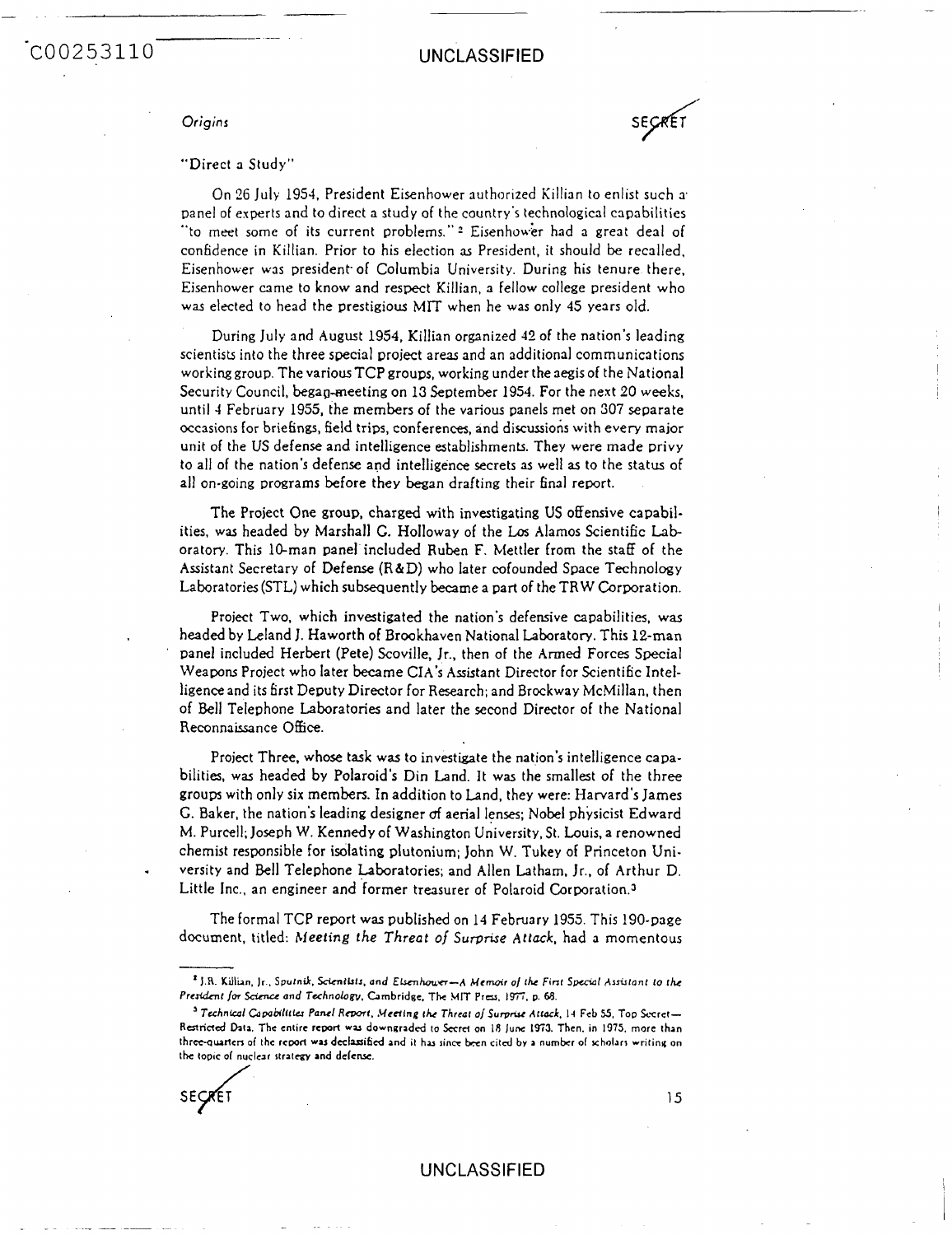# **COO253110** UNCLASSIFIED

**SECRET** 

*Origins* 

impact on the US Government during the next two decades. The TCP recommendations were responsible for great changes in the US defense and intelligence communities. At the outset, the *TCP Report* noted: "We obtain little significant information from classical covert operations inside Russia . . . . We cannot hope to circumvent these elaborate (Soviet security) measures in an easy way. But we can use the ultimate in science and technology to improve our intelligence take." *<sup>4</sup>*

The importance that President Eisenhower attached to this report was apparent in the issuance, on the very day of its publication, of National Security Council (NSC)action No. **1355,** requiring all executive departments and agencies of the government to comment on the TCP recommendations by 6 June **1955.**  DCI Dulles assigned overall coordination for this effort within CIA to his new assistant, Richard M. Bissell, Jr., who, along with the DDCI, Lieutenant General Charles P. Cabell, USAF, assigned action to suitable Agency officers for each paragraph on which the Agency had to comment.5

The TCP intelligence panel **saw** the need for "a research program producing a stream of new intelligence tools and techniques." It felt that existing groups within the intelligence community were too small and too heavily burdened with specific requirements in support of field operations. The Project Three panel found such efforts "not appropriate for broad, fundamental, and imaginative research in intelligence techniques," and went on to propose "a new laboratory facility where broad fundamental research in intelligence can be conducted." **<sup>6</sup>**

CIA, in responding to specific TCP recommendation C 3, which urged "adoption of a vigorous program for the extensive use. in many intelligence procedures, of the most advanced knowledge in science and technology," stated that it had "created a permanent Advisory Board. composed largely of former members of the Technological Capabilities Panel, to advise the Director and to supplement existing activities." **7** In subsequent years, this advisory unit, known o6cialIy **as** *CIh's* Scientific Advisory Board, came to be referred to **as** the "Land Panel,'' *because* Land chaired it for almost a decade. Its membership included the six men on the Project Three panel plus Jim Killian and Jerome B. Wiesner, professor of electrical engineering at MIT and Killian's successor as MIT president. Administratively, the Land Panel was attached to the DCI's Special Assistant for Planning and coordination. Dick **Bissell.8** 

The Land Panel was destined to exert great influence on the activities of the Central Intelligence Agency, especially in the field of overhead collection, but in other Eields **as** well.

SECRET

<sup>&</sup>lt;sup>4</sup> TCP Report, p. 188.

<sup>&</sup>lt;sup>3</sup> Memo from AD/SI Chadwell to AD/CI dated 1 Apr 55.

 $^{\circ}$  TCP Report, p. 145.

<sup>&</sup>lt;sup>7</sup> Comments on the Report to the President by the Technological Capabilities Panel of the Science Adulsory Committee, NSC 5522, 8 Jun 55, Annex C, Tab A, p. A51.

<sup>&</sup>lt;sup>8</sup> CIA Notice 1-110-6 of 12 May 55, HS/HC-435.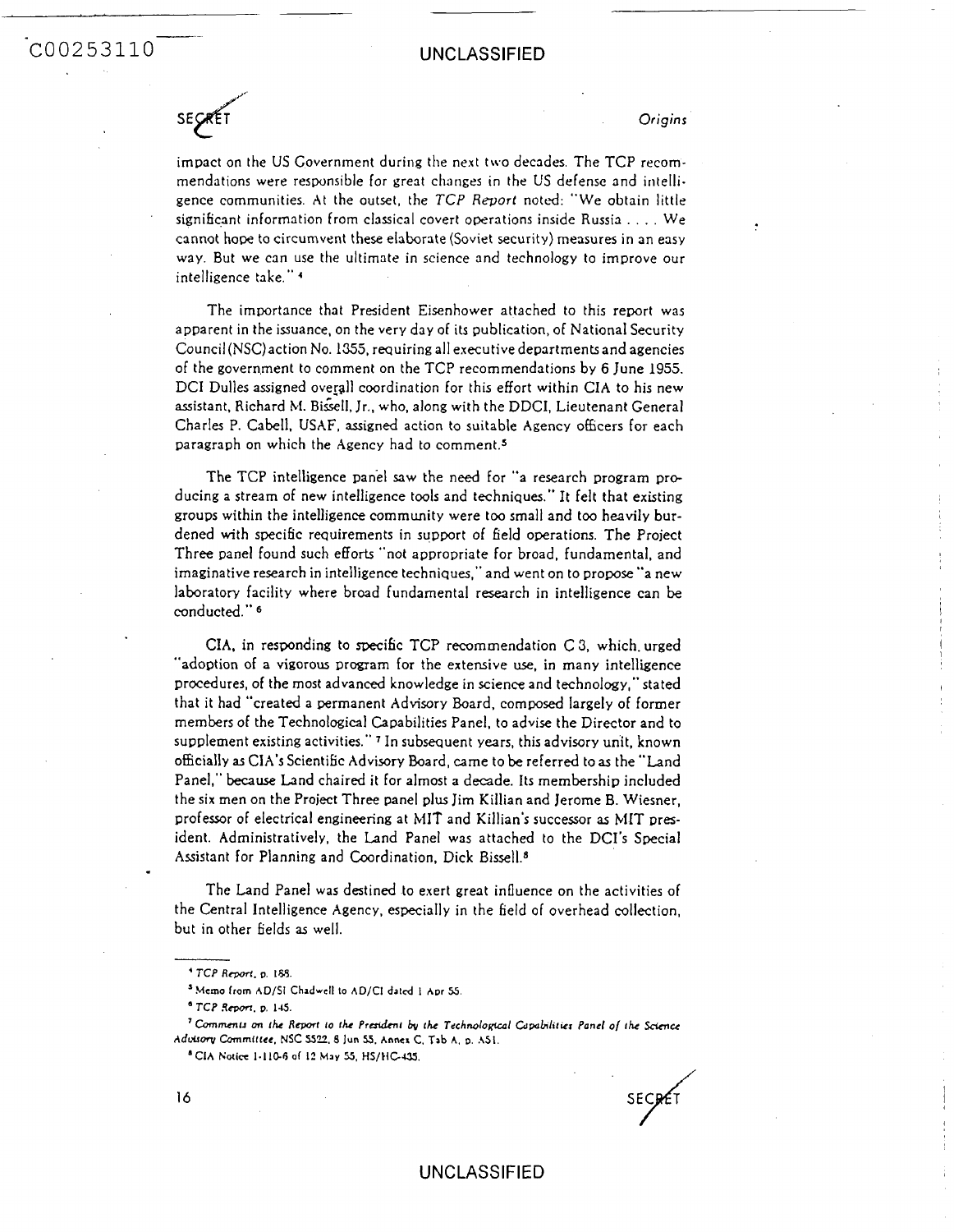<sup>I</sup>I1 I .\_ --

**Origins** 

COO253110

#### Roots of PFIAB

LVhile thc TCP effort was being organized, a four-man Special Study Group, authorized by President Eisenhower and chaired by General lames **H.**  Doolittle(USA, Ret.). completed its investigation of CI,4's clandestine operations being carried out by the Directorate of Plans. forerunner of the Directorate of Operations. Doolittle was concurrently deputy director of Killian's TCP endeavor. Doolittle's Special Study Group report, issued on 30 September 1954, recommended that a committee of civilians be appointed to oversee the **CIA.**  No action was taken on this matter until more than a year later, on 15 November 1955, when DCI Dulles resurrected the suggestion in **a** letter to President Eisenhower.

For several years, Montana Senator Mike Mansfield had introduced resolutions calling for a joint congessional "watchdog" committee for the CIA. Because the Doolittle report made a similar suggesticn, the Mansheld resolution picked up senatorial support and, by the end of the 1955 legislative session, it looked as though such a resolution might win Senate approval. It **was** DCI Dulles' idea to forestall such a possibility by having the President appoint a civilian committee before the Congress reconvened early in 1956. President Eisenhower, who was also "concerned about the state of management within the Agency," 9 agreed with Dulles' suggestion and, by Executive Order 10656, effective 13 January 1956. established the President's Board of Consultants on Foreign Intelligence Activities **(PBCFIA).** 

That Eisenhower looked uwn the PBCFIA entity **as** something more than just a pro forma panel can be seen from an entry in his diary concerning his first conference with the board on **24** January 1956: "Each (member) will be required to take an oath to reveal nothing to any nonauthorized person of any information he may gain while on this task. The charter of the board I intend to be very broad." **10** 

The original 10-member PBCFIA included three **ot** the four members of the Doolittle panel and its Erst chairman was Killian. By this time, Killian had gained an enormous amount of respect from President Eisenhower for his ability **as** a "presiding officer" who could draw people together and get constructive solutions to problems. The President was "quite confident that Killian could get the PBCFIA going and get it aligned to what he (Eisenhower) really wanted it to be." **11** The PBCFIA, and its successor, PFIAB, was to act **as** an oversight board for the Central Intelligence Agency, the National Security Agency, and other intelligence units for the next 20 years.'

#### The Land Panel

When Killian set out to appoint the TCP panels he first approached Bruce S. Old, a vice president of Arthur D. Little, Inc., to head Project Three. Killian placed such importance on the TCP effort that he expected panel chairmen to

SECRET 17

<sup>&</sup>lt;sup>8</sup> General A.J. Coodpaster interview, 6 Jul 83.

<sup>&</sup>quot;Robert **It. Fcrrcll.** 4.. *Tk* **ELr~huuur &net.** *New* **York. W.W.** *Norton* **<sup>6</sup>***6..* **1981, p. 312.** 

<sup>&</sup>lt;sup>11</sup> Goodpaster interview.

<sup>&#</sup>x27; **Praident Gner abolished tlrc PFlhB in 1'377. Praideni Heagan** reinrtituted it in **1981.**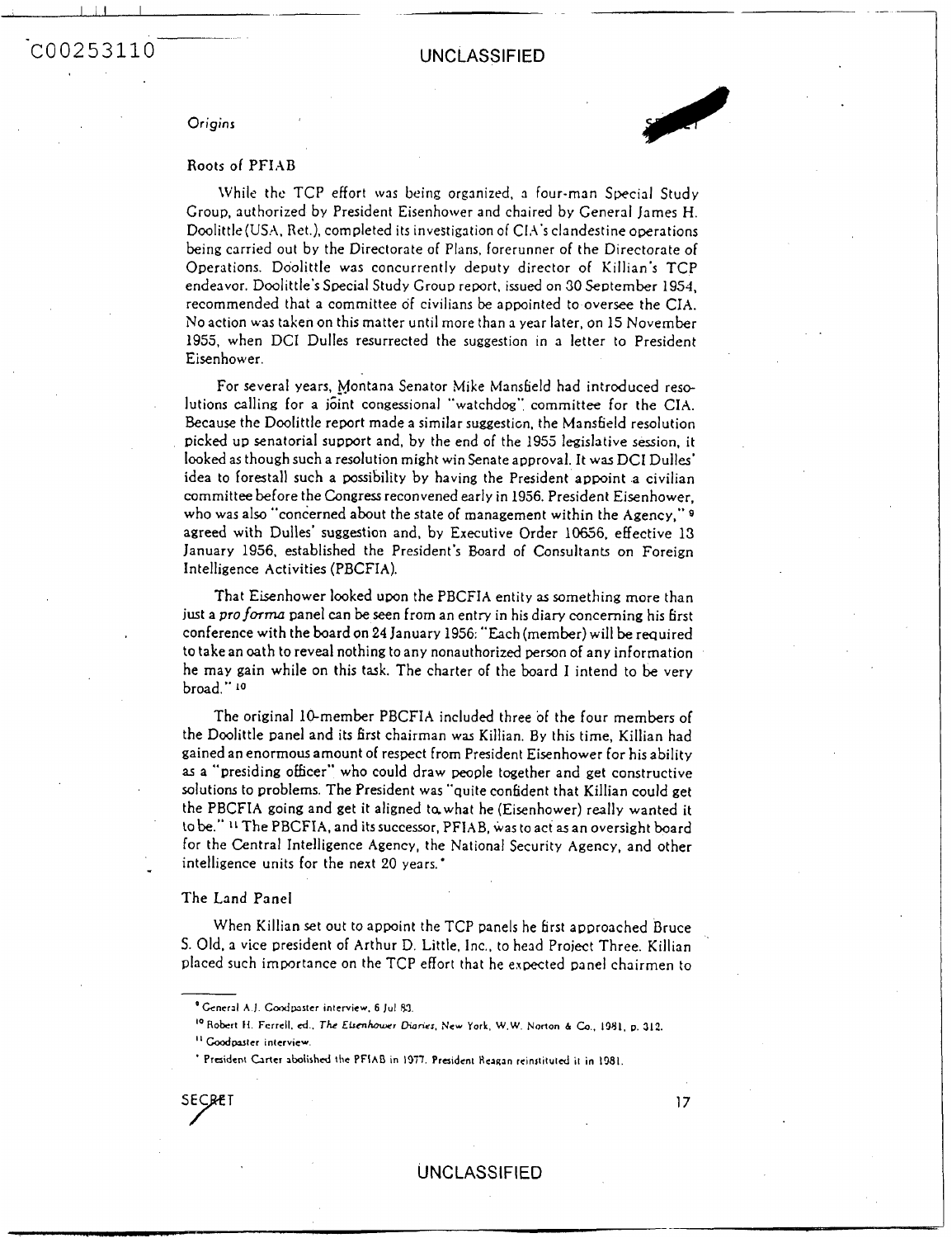### UNCLASSIFIED

**SE** *4* **ET** 

COO253110

#### *Origins*

spend full time at the task. Arthur D. Little was reluctant to release Old for the several months it would take to do the study. **Because** Killian was anxious to get on with the effort, he told Old to forget about his offer, and instead contacted his close friend, Land."

Land had to make a major decision about his career. When Killian asked him to head the Project Three panel, Land, the millionaire inventor of the polarizing filter and the instant camera, had just turned **4.5.** He was on a leave of absence from Polaroid and was living in Hollywood, California, advising Alfred Hitchcock on the technology of making three-dimensional movies. Land's choice was to give up his current interest in cinema's third dimension and return east to Polaroid and the TCP appointment.<sup>13</sup>

Unlike Killian, Land did not believe in large committees. Following his rule that any committee of which he was a part must fit into a taxicab, Land limited his group to hve PIUS himself. The five he chose included four eminent scholars and an engineer.

In mid-August 1954, Land and Harvard's Jim Baker traveled to Washington to prepare for the Project Three study and arrange for briebngs by the various intelligence organizations. **As** these briehgs **progressed,** the Dane1 mem**bers,** according to Land, became more and more distressed at the poor state of the nation's intelligence resources. "We would go in and interview generals and admirals in charge of intelligence and come away worried. Here we were, five or **six** young men, asking questions that these high-ranking officers couldn't answer." Land added that Project Three members were **also** not overly impressed with the Central Intelligence Agency.''

**At** the end of **August** 1954 Land got around to conferring with **DCI** Dulles' special assistant, Dick Bissell, who came away from the meeting without any dehite ideas **as** to why Land had contacted him.15 Project Three panel mem**bers,** it should be recalled, were not very happy with the statusof US intelligence agenciesat the time. But, Killian had confidence in Bissell. *A* special relationship existed between Killian and Sissell going back to 1942. In that year, Killian, the executive assistant to **MIT** President Karl Compton. headed a panel that recruited this brilliant young economist from Yale in order to strengthen **MIT's**  Economics Department. Since that time, Killian held Bissell in high esteem.<sup>16</sup>

Meanwhile, Kjllian was in Washington arranging for the many trips and briefings to be given the members of the three major **TCP** panels. On **14** and 15 September, Killian and General Doolittle, the TCP's deputy director, reviewed these plans. On 24 September, Killian lunched with Air Force Secretary Talbott to discuss the study.<sup>17</sup>

**SE** *d* ET

**I\* Intcmcv with Jamo R. Killian. Jr., 2 No" 9(.** 

**I' Interview with Edwin H.** Land. **20 Scv** &

**I' bnd intervicw.** 

<sup>&</sup>quot; **Interview with Ricturd bi. Birull. Jr.. 8 Nov** &.

<sup>&#</sup>x27;' **Killian interview.** 

**I' Data obtain& from 1.R. Killian's aooainlments calcndar**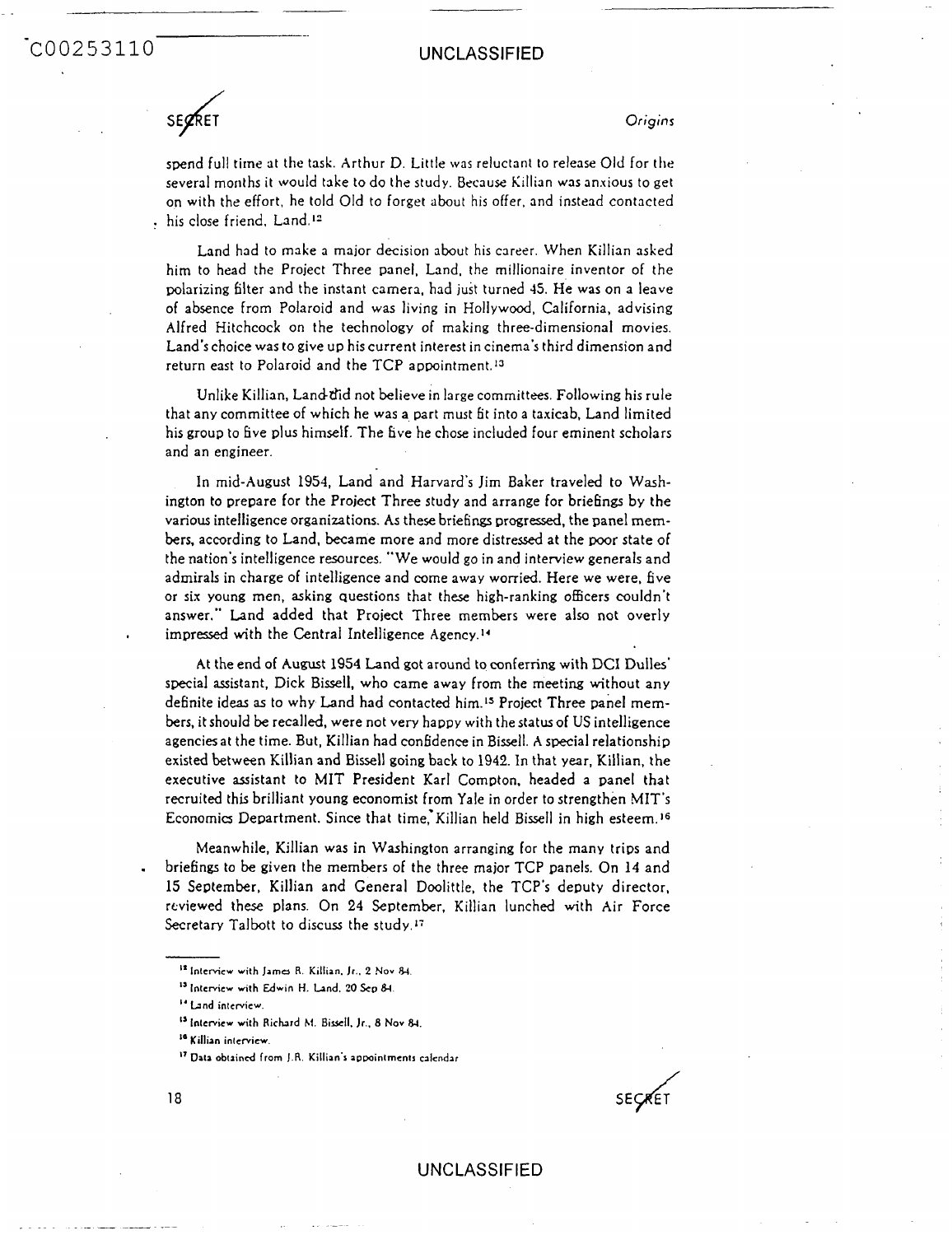#### *Origins*

COO253110

SECRET

Land's was not a typical committee; it had a power base that lent considerable weight to any suggestions it might make. The panel had been directly commissioned by President Eisenhower to examine the activities of the nation's intelligence community and to:recommend changes. Having participated in **3**  number of Air Force-soonsored studies since 1951. several panel members had definite ideas on how to improve intelligence collection, and. more importantly, they had in Killian a direct line to the White House.

It was Land's Project Three panel that pushed the idea of building **3**  high-flying aircraft to obtain photographs of the Soviet Union. The conclusive action came in late October 1954 when Land and Killian "met with Eisenhower to discuss various TCP recommendations that the President, concerned about leaks, had considered too highly classified to include in our **TCP** presentation to the National Securirf\*Council." **18** Indeed. the *TCP Report* included the following footnote:

In order to keep this report out of a more restricted classification, the Panel has prepared for highly restricted circulation two other reports on intelligence embcdying recommendations and conclusions for transmittal directly to appropriate offices of the government.<sup>19</sup>

One of these "two other reports" was the proposal to build the **U-2** aircraft. The other was a proposal to develop a missile-firing submarine that resulted in the construction of the Polaris-class of submarines.<sup>20</sup> Killian describes his and Land's meeting with President Eisenhower thusly:

Land described the **U-2** system using an unarmed U-2 plane and recommended that its development be undertaken. After listening to our proposal and asking many hard questions. Eisenhower approved the development of the U-2 system, but he stipulated that it should be handled in an unconventional way so that it would not become entan**gled** in the bureaucracy of the Defense Department or troubled by rivalries among the **services.** Consequently, a special management arrangement was devised that made it possible for the advisory group of scientists and engineers constantly to appraise and guide the development program and *to* permit Quick decisions to be made. The project was made the responsiblity of the **CIA,** Richard Bissell was to be in charge of the project, and Trevor Cardner provided full Air Force support.21

Land's version of the meeting with Eisenhower is more succinct: "We told the President we were confident this aircraft could and would Eind and photograph the Soviet Union's BISON bomber fleet."<sup>22</sup>

Concerning the uniaueness of this proposal, Killian remarked that Eisenhower's "readiness to receive 3 proposal of this kind and to act upon it on

TCP *Rwf.* **19%. D. 27.**  I\*

**Lnd interview.** 



19

I" **Killian. Smtnlk.** *SdmlUk* **and** *Eumhowr,* **0. 82.** 

**KiIIiro interview.** 

<sup>&</sup>quot; **Killian. Spurnrk. Scirntbtr. and Eurnhou\*.r. D.** *<sup>82</sup>*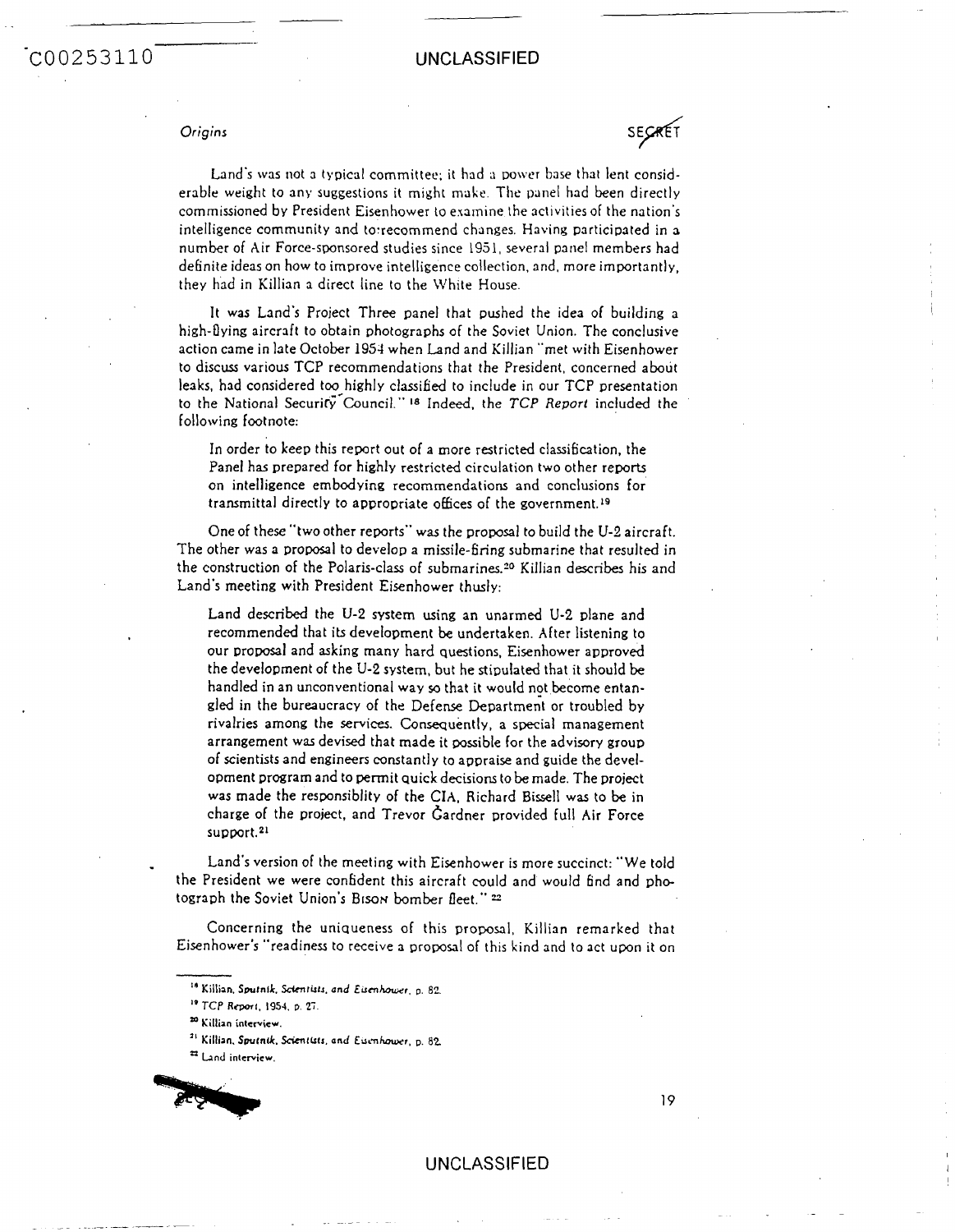**<sup>I</sup>**I



*Origins* 

.

the recommendation of *3* group of scientists csternal to the government **was** 31) omen of great importance for the future relationship of the scientific community to him. It **\vas also** an illustration of his responsiveness to innovative ideas."= Both Land and particularly Killian remained closely associated with the Eisenhower White House for the remainder of his presidency.

#### Channel for Scientific Guidance

-. .

Killian. first as chairman and later as a member, served on the PBCFIA throughout the second Eisenhower administration. In early 1961, President John F. Kennedy **asked** Killian to again chair this panel, by then renamed the President's Foreign Intelligence Advisory Board (PFIAB), and he also made Land a member. Land remained a PFIAB member until the end of the Ford administration.

After the Soviet success in launching two earth satellites in the fall of 1957 there was even greater demand for scientibc guidance to President Eisenhower **as** well **as** to many Cabinet-level executives. The main channel for this advice **was** Killian. After consulting with White House Chief of Staff Sherman Adams, Director of the Office of Defense Mobilization Gordon Gray, and Special Assistant for National Security Affairs Robert Cutler, President Eisenhower decided to reorganize and upgrade ODM's Science Advisory Camnittee. He wanted it to be directly responsible to the President, **located** in the Executive Office of the President, and chaired by a Special Assistant to the President for Science and Technology who would be his scientific adviser, would regularly attend National Security Council meetings, and have an office and staff near the NSC quarters in the Executive Office Building. According to Cutler, "our first, and only, choice for this new position was Dr. James R. Killian, whose effective conduct of the earlier Technological Capabilities Panel study had won everyone's confidence."<sup>24</sup>

Thus, on 7 November 1957, President Eisenhower named Killian the first Special Assistant to the President for Science and Technology, a position he held until July 1959 when he turned it over to a hand-picked successor. Dr. George B. Kistiakowsky, a professor ,of chemistry at Harvard. the designer of the implosion device for the second atomic bomb, and an original member of CIA'S Boston Scientific Advisory Panel.

During Killian's tenure, he met almost daily with Eisenhower and became one of the President's bve **most** trusted advisers of this period. Owing to his increased workload as presidential science adviser and his position **as** a paid government employee, Killian relinquished the PBCFIA chairmanship in early 1958 but remained a member of the board.

On 1 December 1957, President Eisenhower completed his reorganization plan by ceopting ODM's Science Advisory Committee and making it the President's Science Advisory Committee (PSAC) with Killian its chairman. This "interlocking" **asgect** of Killian's service to the President as both scientific adviser and chairman of PSAC **as** well 3s a member of the PBCFIA gave the

<sup>&</sup>lt;sup>24</sup> Robert Cutler, No Time for Rest, Atlantic, Little, Brown, Boston, 1965, p. 352.



**20** 

-

<sup>&</sup>lt;sup>13</sup> Sputnik, Op. Cit., p. 82.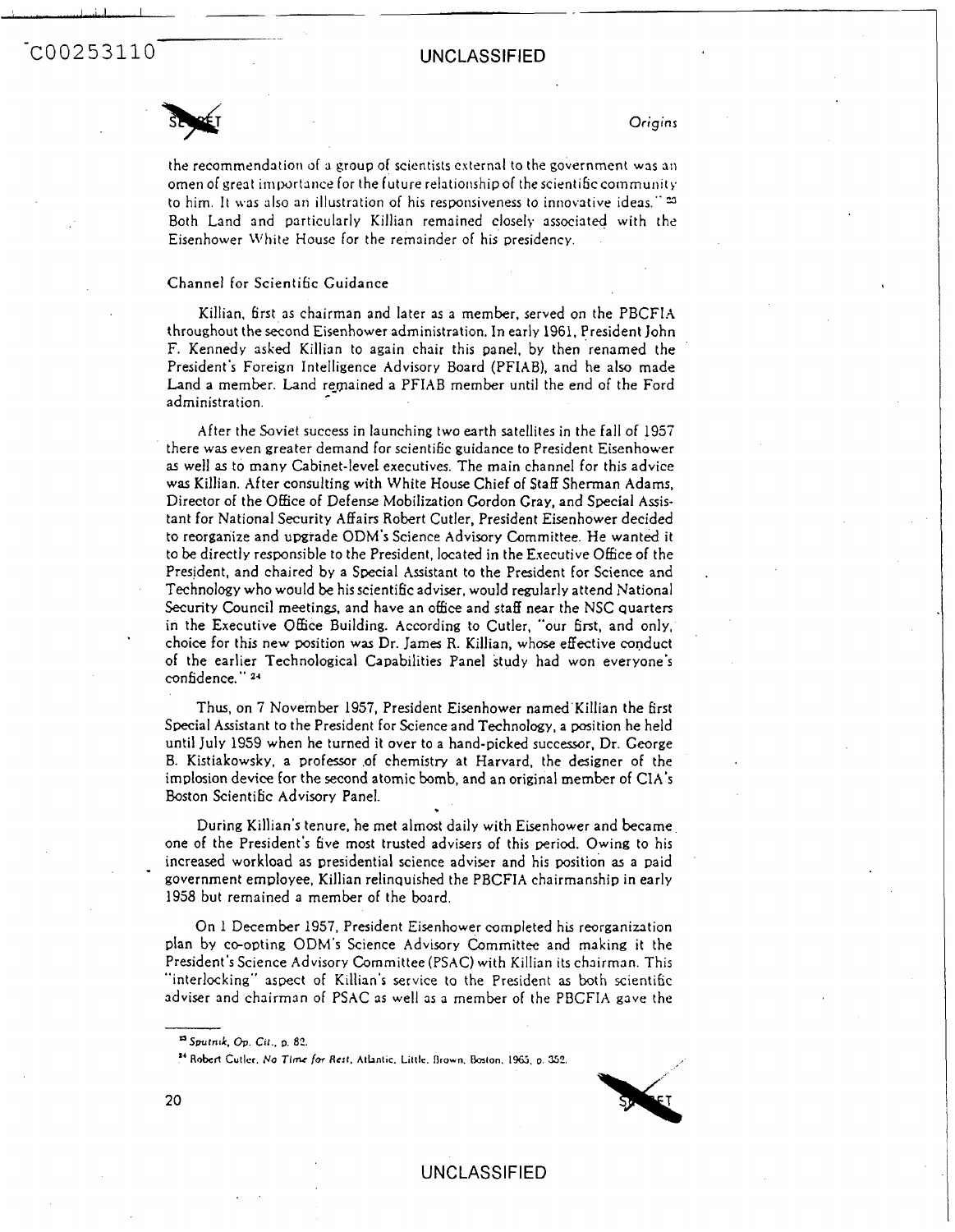$C00253110$ 

#### **UNCLASSIFIED**

I **S&ET** 

*Origins* 

*I* 

scholar unusual influence within the Eisenhower White House, Killian's acceptance and effectiveness as special assistant "were greatly facilitated by a remarkable letter written by President Eisenhower to Cabinet officers, White House staff, and all members of the National Security Council, which stated his wish that" Killian and all members of PSAC "have access to all documents and other material, however sensitive, that we might need for our work and which indicated further that the science adviser and PSAC would be available to be of help to these other officers at the top level of government." In addition, Eisenhower invited Killian "to be present at NSC and Cabinet meetings and sessions of lesser policymaking bodies."<sup>25</sup> These actions by President Eisenhower brought the scholars inside the White House and gave their recommendations the cloak of highest authority. The suggestions of Killian, as science adviser, and the reports of the various PSAC committees, over which he presided, came to be considered by many defense and intelligence units as White House edicts. Changes in programs were often effected without resort to presidential directives. A quarter century later, Killian, in his book The Education of a College President, A Memoir, referred to this era as one of "creative integrations and interdisciplinary congeniality among|a variety of research fields." In a postscript, Killian discusses this influence:

... Those individuals who served on the Technological Capabilities Panel, on the President's Board of Consultants on Foreign Intelligence Activities, and on PSAC provided this creative integration of which I speak. For example, the fact that William Baker, Edwin Land, and I were engaged concurrently in several of these groups made it possible to achieve an extraordinary synthesis of minds and ideas to aid the President in achieving his goals in shaping our defense and intelligence programs and policies. The fact that a number of us, including Baker, Land, Zacharias, Wiesner, Beckler, Kistiakowsky, and many others, worked together with interdisciplinary congeniality made possible the success of such achievements as the Polaris, the acceleration of our intercontinental ballistic missile program, the U-2, new techniques of undersea warfare, and spectacular advancement in our reconnaissance capabilities. Coupled with this concert of minds was the fact that the results generated could be brought directly to the President for his consideration. My ready access to President Eisenhower made it possible for me promptly to bring to him, and to open opportunities for  $^{\circ}$  others to bring to him, new and important technologies, concepts, and analyses that added to the strength of our nation. $^{26+}$ 

**Examples of the influence the PSAC scientists wielded can be seen in the** creation in early 1958 of the position of Director of Defense Research and Engineering (DDR&E), the establishment of the Advanced Research Projects Agency (ARPA), and **Is0** of the National Aeronautics and Space Administration (NASA). Killian and PSAC urged the Eisenhower administration to create NASA in order that there e a means for implementing **3** civilian space program. Indeed, it was PSAC's idea that NASA should be comprised of the National

**c** *Educofh* **o/** *a Cnllcuc* **Prcri&nf.** *A* **Memar. Gmbridae. MA. The hllT**  Press, 1985, pp. 331-32. <sup>26</sup> Ibid., p. 455.

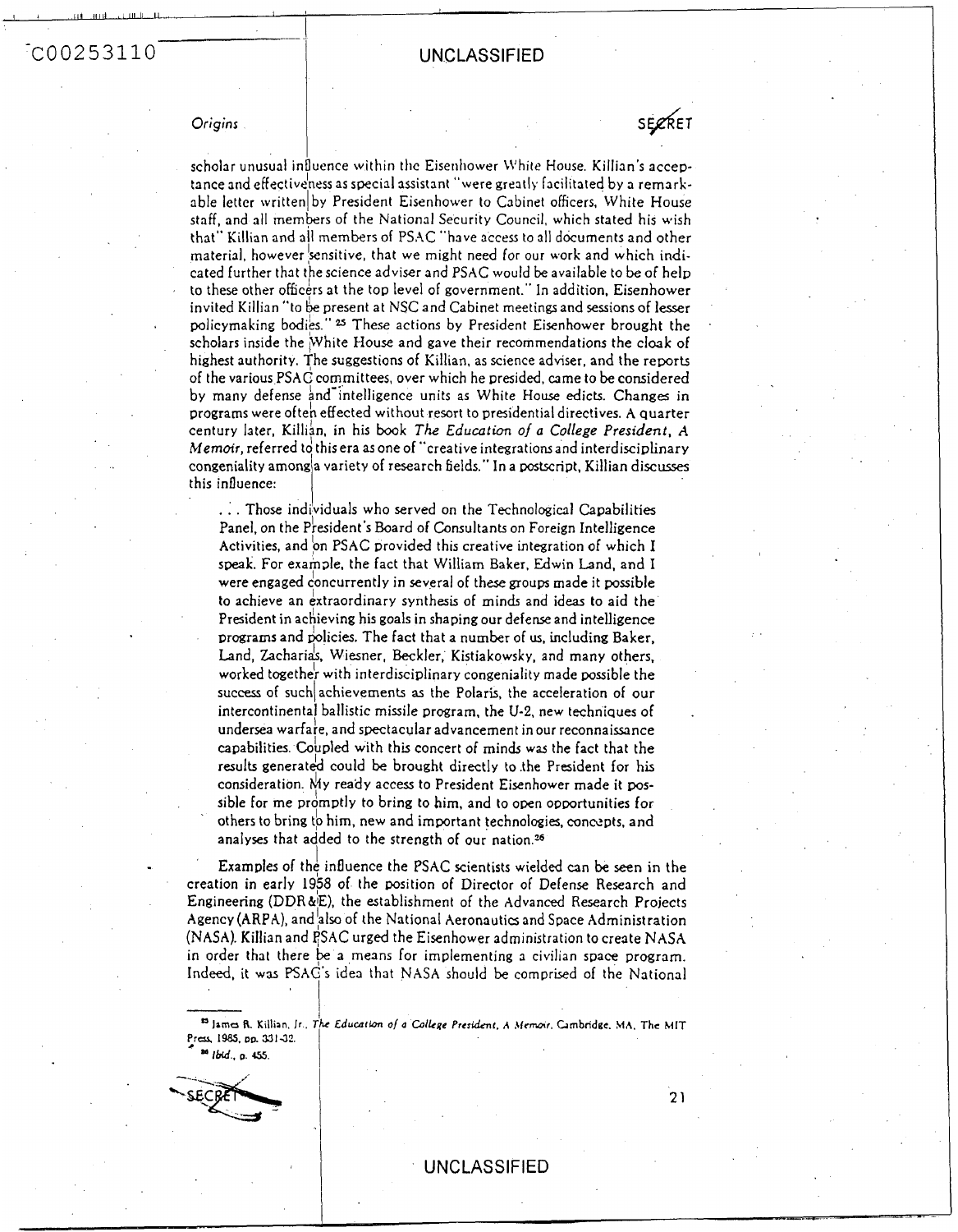COO253110 UNCLASSIFIED



*Origins* 

Advisory Committee for Aeronautics(NACA)and Werner von Braun's Redstone Arsenal team of missile experts from the US Army's Ballistic Missile Agency.<sup>27</sup>

#### **A** Note of Discord

\_\_

During the years 1955 to mid-1959, things went swimmingly for Dick Bissell's small and highly secret Development Projects St9ff. This select group of engineers and managers was doing the things which the Land Panel believed needed to be done to use technology for the collection of intelligence. However, a note of discord crept into Bissell's relations with Land and Killian after he assumed the duties of Deputy Director for Plans in late January 1959. Both Land and Killian looked upon science and technology almost **as** a religion, something sacred to be kept from contamination by those who would misuse it for unwholesome ends. Into this category fit the covert operations and "dirty tricks" of Dick Bisseli's Directorate of Plans. It rankled Land that **Bissell** had taken the Development Projects unit with him into the Directorate of Plans in early 1959. Land was greatly.upset when he learned that Bissell had involved one of Land's favorite projects, the U-2, in the Bay of Pigs fiasco.<sup>28</sup>

In November 1961, Allen Dulles announced his retirement and President John F. Kennedy named West Coast millionaire and former chairman of the Atomic Energy Commission John **A.** McCone to be his successor. In one of McCone's first meetings with President Kennedy's Foreign Intelligence Advisory Board, the new DCI learned of that body's concern that the Agency's scientific and technical efforts might be inhibited by continued association with the Directorate of Plans. Both PFIAB chairman Killian and board member Land explained to the new DCI their strongly held belief that the scientific and technical part of the Agency should be a separate entity and not a part of the Plans Directorate.

Following this session, McCone set up a three-man working group to review the organizational structure and activities of CIA. This group was chaired by CIA Inspector General Lyman B. Kirkpatrick and included PFIAB Secretary J. Patrick Coyne and General Cortlandt V.R. Schuyler (USA-Ret.), an adviser on the staff of New York Governor Nelson Rockefeller. One of the working group's major concerns **was** the proposal for establishing **a** new directorate for research and development. **All** deputy directors were asked to comment on the idea. DDP Bissell adamantly opposed the proposal. His reply included his arguments for keeping such efforts under the aegis of his directorate.<sup>29</sup>

At a 22 January 1962 PFIAB meeting, DCI McCone told Chairman Killian he intended to create a new position of deputy director for technical collection under whom all of CIA'S scientific activities would be consolidated. Meanwhile, Bissell's opwsition to PFIAB pressures for stripping the Development Projects Division from his directorate, when added to the fallout from the Bay of Pigs fiasco, resulted in his losing the favor of his two strongest supporters. Killian and Land. Dick Bissell resigned on 17 February 1962.

**R.M.** Biucll **memorandum to DCI McConc. Subiect: "Techicsl lntelliaencr Collection." 10 Jan 62, <sup>A</sup>** Secret.



### UNCLASSIFIED

**22** 

,

*lid., 0. 535* 

**Lnd. Killian intcrvievr**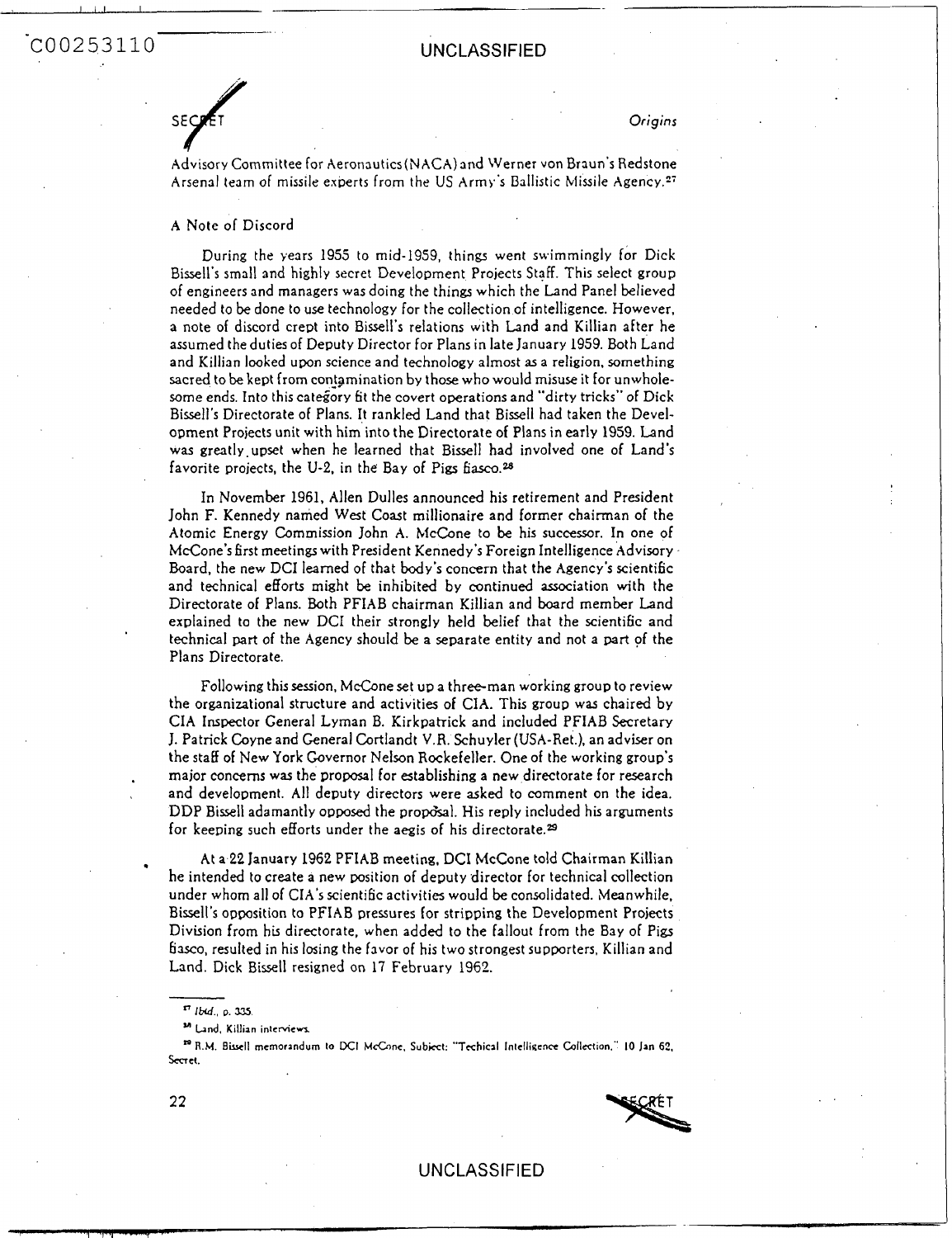# -COO2 53 110 UNCLASSIFIED

#### *Origins*

\_\_

Bissell's departure confronted DCI McCone with the problem **of** finding **3**  manager for three, large, nearly-billion dollar projects-the remains of the U-2 program, **3** photosatellite effort, and a project to build a suwrfast reconnaissance plane-which Bissell had headed for more than seven years.

Killian and Land, who were almost singlehandedly responsible for CIA's involvement in the three major technical collection efforts, were anxious that action be taken swiftly, following Bissell's departure, in order that none of these reconnaissance programs suffer for lack of management direction. Thus. they again uged McCone to consolidate these and all other technical and scientific endeavors in a new directorate unconnected with covert activities.<sup>30</sup>

On 14 February 1962, shortly before Bissell's departure, McCone approved the issuance of Headqua~ters Notice **1-8** announcing the appointment of Richard M. Helms to succeed Bissell **as** Deputy Director for **Plans** and indicating that a Deputy Director for Research and Development would be created at some future date.

Two days later, Headquarters Notice 1-9 established the position of Deputy Director for Research (DDR), effective 19 February 1962. The notice said that certain **of** the activities of DDP's Development Projects Division would also be transferred to the DDR, along with other activities in research and development. And two months later, HN 1-15, effective 15 **April** 1962, transferred the"Specia1 Projects Branch" and supporting elements of the Development **Projects** Division to the **DDR** and stated that additional activities might be transfened at a later date. The first DDR **was** Dr. Herbert (Pete)Scoville. Jr., who was moved up from his **job as** Assistant Director for Scientific Intelligence (ADSI).

This piecemeal publication of a major organizational change was indicative of the foot-dragging attitude in many Agency quarters toward moving ahead with DCI McCone's plan to consolidate all scientific and research efforts in one directorate. BY 30 July 1962, when the terms of reference of the DDR were published in HN 1-23, McCone had been forced to compromise on the scope of the new directorate since neither the DDI's Office of Scientific Intelligence nor the DDP's Technical Services Division could be pried from those two directorates. Ray S. Cline, who replaced Robert Amory as DDI on 23 April 1962, refused to give **UP OS1** to the new directorate **because** he saw this as"weakening **CIA'S** analytical voice." **31** Richard Helms, the new **DDP,** felt just **as** strongly about **TSD** and several of his directorate's aircraft operations. **As** of 1 August 1962, the DDR consisted of three offices: the Office of Special Activities (OSA) which was primarily the Special Projects Branch of the Development Projects Division; the Office of ELINT (OEL), comprised of a small part of the Directorate of Support's OEEice of Communications and an even smaller contingent from the Directorate of Intelligence's Office of Scientific Intelligence; and the Office of Research and Development (ORD) made up of several former members of the Directorate of Plans' Technical Services Division.

Pete Scoville's writ ran long on the **tasks** his new directorate was supposed to accomplish and short on the manpower **needed** to achieve such **goals.** The

SECRET

-

**23** 

**<sup>3</sup>o Killian. Land intcrvicvr** 

<sup>&</sup>lt;sup>31</sup> Ray S. Cline, Secrets, Spies and Scholars, Blueprint of the Essential CIA, Acropolis Books Ltd. **washinaton. D.C.. 1976. D.** *200.*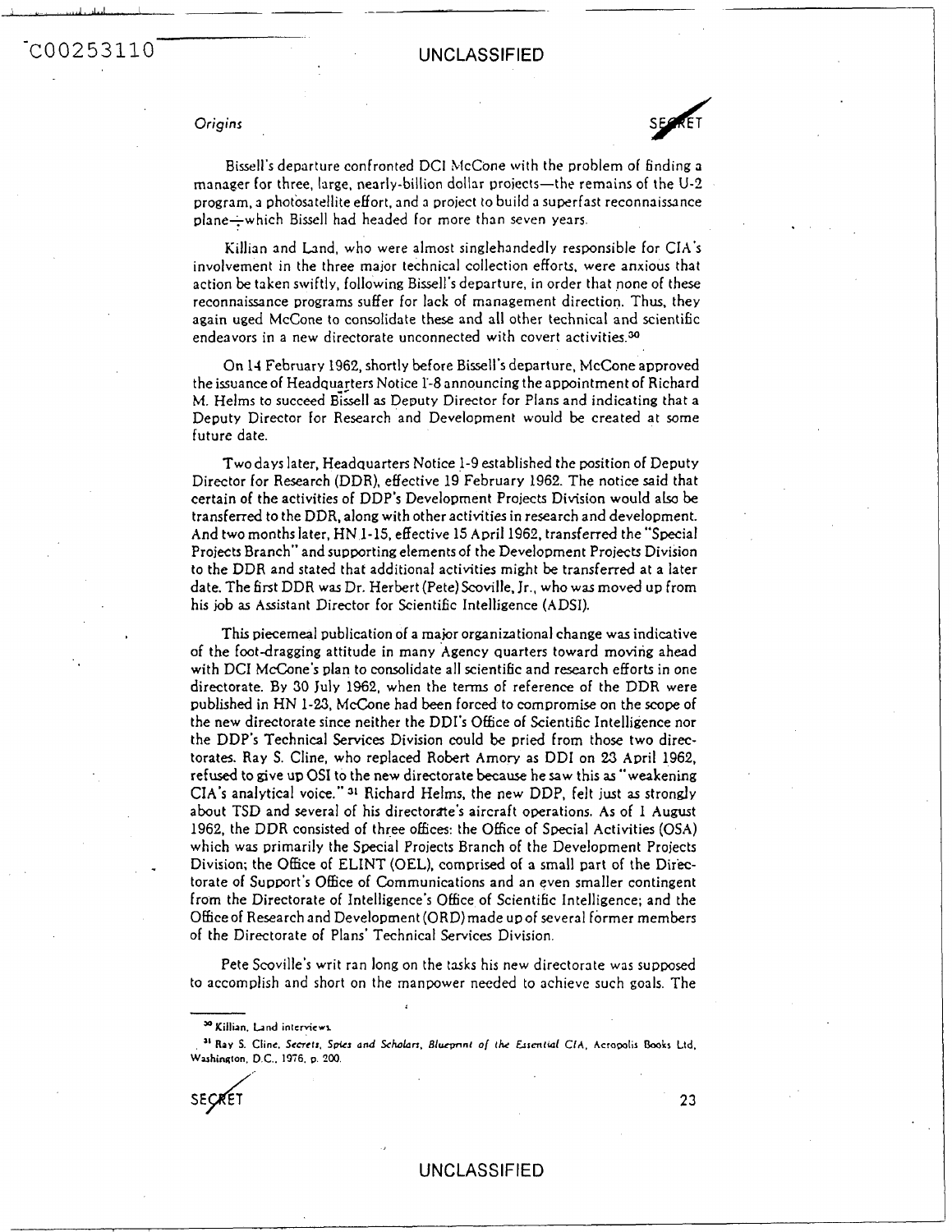-COO2 5311 0 UNCLASSIFIED

I I **1.1** I

*Origins* 

Directorate of Research, **as** approved by **DCI** hlcCone in July 1962, never had a fighting chance. **All** of the scientific and engineering expertise within the Agency, aside from the few experts in the DPD/OSA group. resided in the Office of Scientific Intelligence, and that unit belonged to the DDI.

In addition, 1962 was not the best year for establishing a new directorate in the CIA. Early in the year the intelligencecommunity wascaught up in trying to learn more about a new missile installation seen in overhead photography of Tallinn in the Soviet Baltic state of Estonia. *h* similar, prototype installation had been photographed in early 1960 by the last successful U-2 mission during an overflight of the missile test center at Saryshagan. The satellite photography, however, was substantially poorer than the U-2 imagery and photo-interpreters could not determine whether the Tallinn missiles were intended to shoot down<br>circually as missiles aircraft or missiles

Then, late in the summer came the upsetting discovery of surface-to-air missiles in Cuba, which **led** eventually to the discovery of medium-range offensive missiles in the early autumn. Scoville was caught up in both of these problems. In response to the Tallinn question, he agreed to cooperate with Under Secretary of the Air Force Joseph **V.** Charyk in a crash project to develop a high-resolution photosatellite that could possibly obtain better imagery of the missiles.

The matter which consumed more of his time, however, concerned the warheads which the Soviets intended for the missiles being moved to Cuba. Prior to coming to work for the Agency, Scoville had been technical director of the Armed Forces Special Weapons Project, and his assistant, then as now, was Air Force Colonel Edward Ciller. Because of this background, Scoville was considered one of the nation's leading experts on warheads and both his and Giller's expertise was needed to answer the questions being asked by high-ranking Kennedy administration officials about the real nature of the Cuban missile threat. Thus, Scoville and Giller spent a large part of the late summer and much of the autumn **of** 1962 organizing efforts within the intelligence community to obtain nuclear-type data from these warheads.32

#### Spelling It Out

'

-

By late winter of 1963, Scoville was frustrated and fed up with trying to preserve an Agency presence on the overhead reconnaissance arena as well as provide the type of technical and scientific support expected from his undermanned directorate. Scoville's dissatisfaction came to the attention of PFIAB chairman Killian in early 1963. Neither Killian nor Land had **been** satisbed with the Directorate of Research concept, and in-early **1963** they decided they should provide DCI McCone with more specific guidance for strengthening the hgency's technical caDabilities by creating, organizing. and exploiting *new*  resources of science and technology.<sup>33</sup> Their effort, titled "Recommendations to Intelligence Community by PFIAB," was approved by the entire Advisory Board in March 1963 and given to DCI McCone. This time they left nothing to

**Interview with BCen. Edward** *8.* **Ciller. 8 April 1996.** 

<sup>35</sup> "Recommendations to Intelligence Community by PFIAB."

I



### UNCLASSIFIED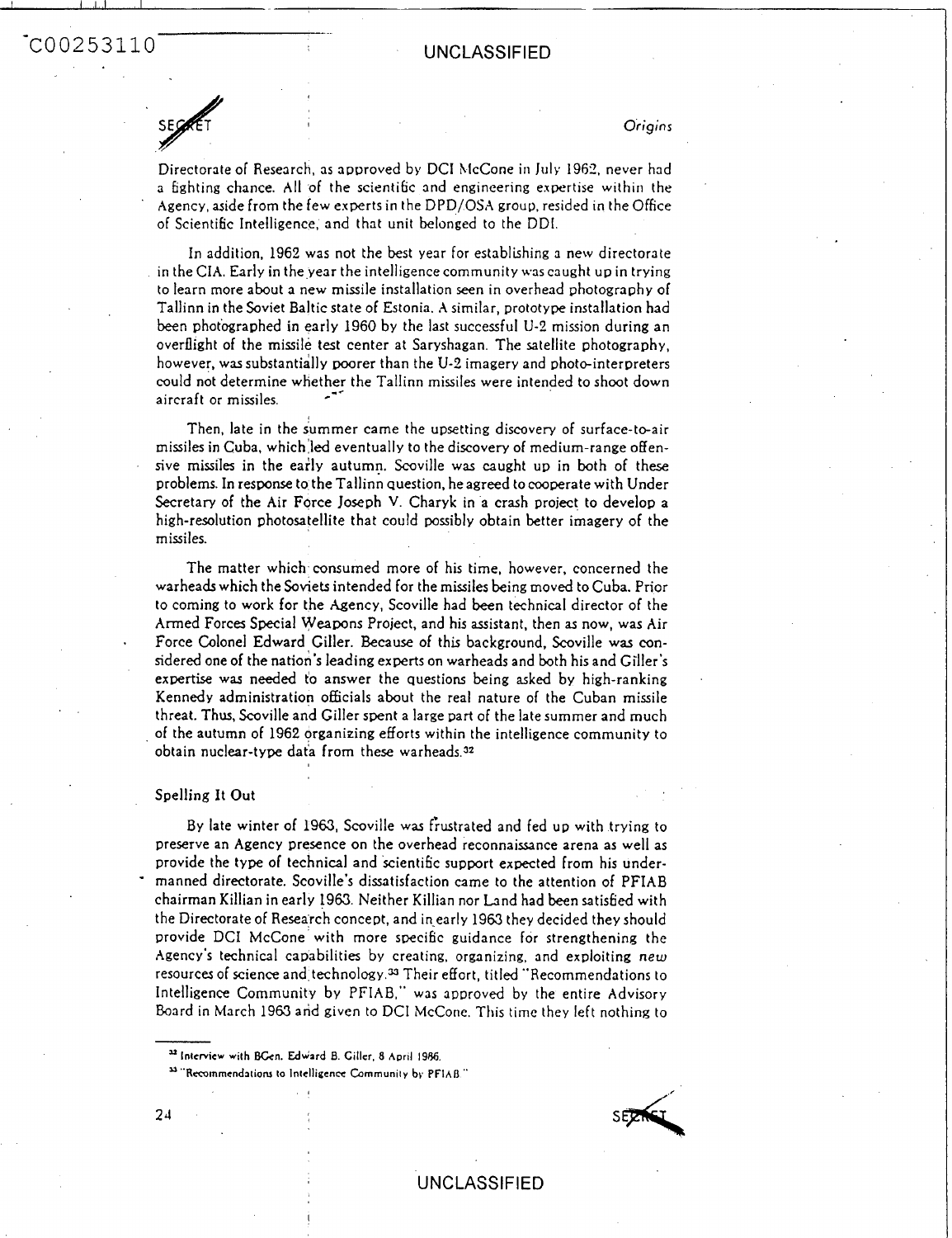## COO253110 UNCLASSIFIED

*Origins* **SE** ./.' **ET** 

'

chance, but spelled out in great detail just \\.hat they had in mind, 3s can be seen in the following points.

**(a)** The creation of an organization tor research and development which will couple research (basic science) done outside the intelligence community, both overt and covert, with development and engineering conducted within intelligence agencies, particularly the **CIA.** Instjtutional research. academic and industrial, must be joined to missionoriented research.

(b) The installation of an administrative arrangement in the CIA whereby the whole spectrum of modern science and technology can be brought into contact with major programs and projects ol the Agency. The present fragmentation and compartmentation of research and development in CIA severely inhibits this function.

(c) The clear vesting of these broadened responsibilities in the top technical official of the CIA, operating at the level of Deputy Director. Recasting and extending tbe **CIA'S** present Office of Research may accomplish this. **If** it does not, alternative administrative arrangements must be devised. This technical official, as we conceive his responsibilities, should have reporting to him the following groups, each managed by a competent technical leader:

- (1) Technical Requirements Group. . . .
- **(2)** Systems Engineering Croup. . , .
- **(3)** Development Group. . . .

**(4)** Field Engineering Senices Group , . . .

(5) Behavioral Sciences Group . . . .

(d) Formation of a few special research and development groups that may be part of a natural science division, probably coordinated with the behavioral sciences group, that cross-connects various classic disciplines in ways of primary importance to intelligence missions. Thus, studies of camouflage in plant, bird, and animal systems (where it seems to be a highly developed element in survival) coupled with physical optics, radiation and spectroscopy, might reveal new methods of both disclosure and concealment;. . .

The importance of intelligence warrants a major effort to draw fully upon the most advanced science and the best scientific brains in the nation. Our scientific intelligence should be *so* sophisticated and advanced that it will be beyond the capabilities, if not the imagination, of our adversaries.<sup>34</sup>

The very detail of these recommendations reflects the importance that Killian and Land attached to them. In effect, they were telling DCI McCone just how they wanted him to revamp the Agency's scientific and technical efforts. Indeed, before the year was out, these recornmendations would be exploited to the full. McCone's initial response to these PFIAB recommendations was made through President Kennedy's Special Assistant for Nationd Security Affairs,